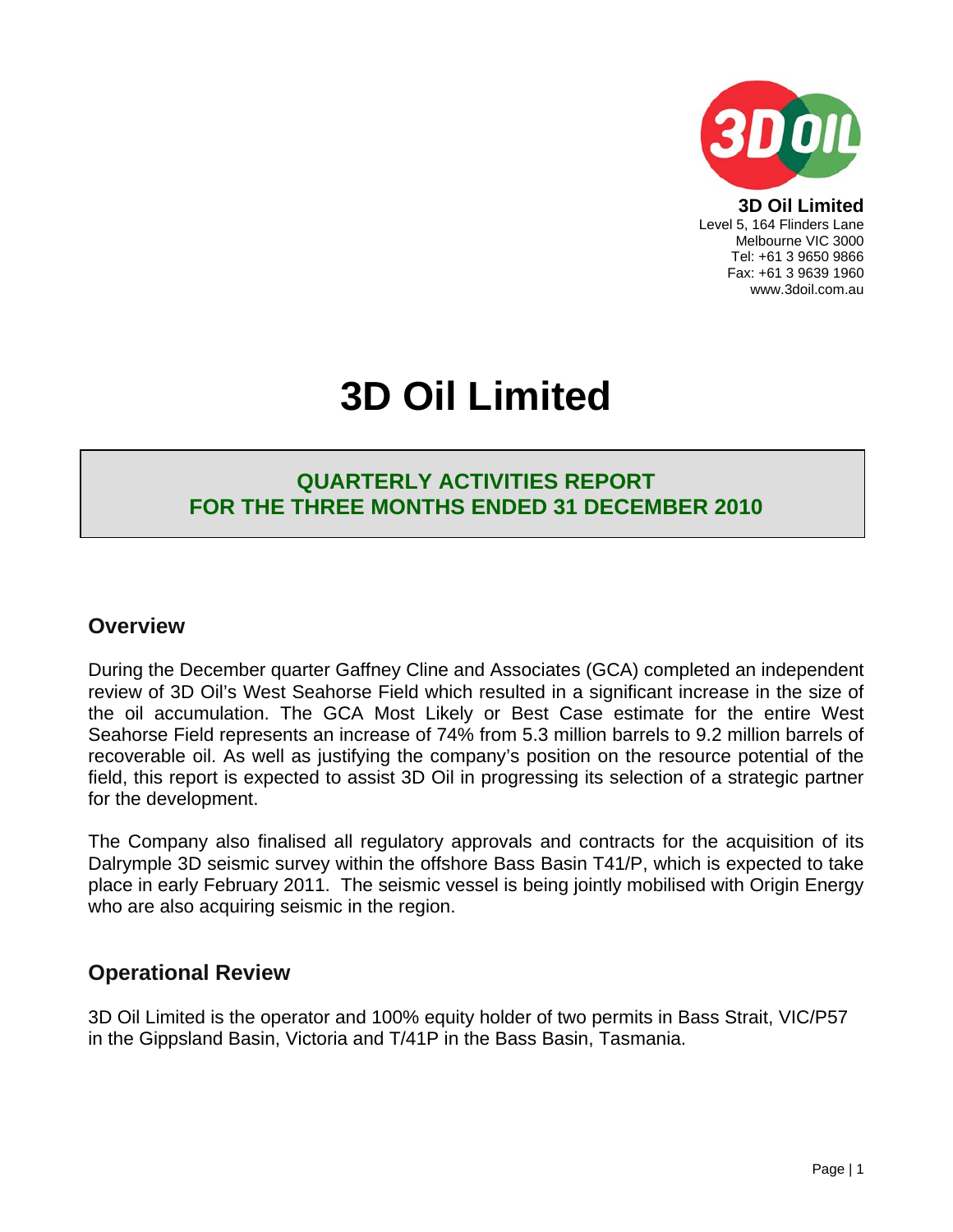

*Location of permits* 

# *VIC/P57, Gippsland Basin offshore Victoria*

During the December quarter GCA completed its independent evaluation of 3D Oil's 100% owned West Seahorse Field. Estimated Low, Best Case and High Case recoverable volumes were 4.2, 9.2, and 14.5 MMstb, respectively.

The Best Case estimate for the entire West Seahorse field represents an increase of 74% from 5.3 million barrels to 9.2 million barrels of recoverable oil. Furthermore, the GCA High estimate represents over 100% increase on previous figures quoted by 3D Oil. The GCA high estimate for West Seahorse is 14.5 million barrels of recoverable oil.

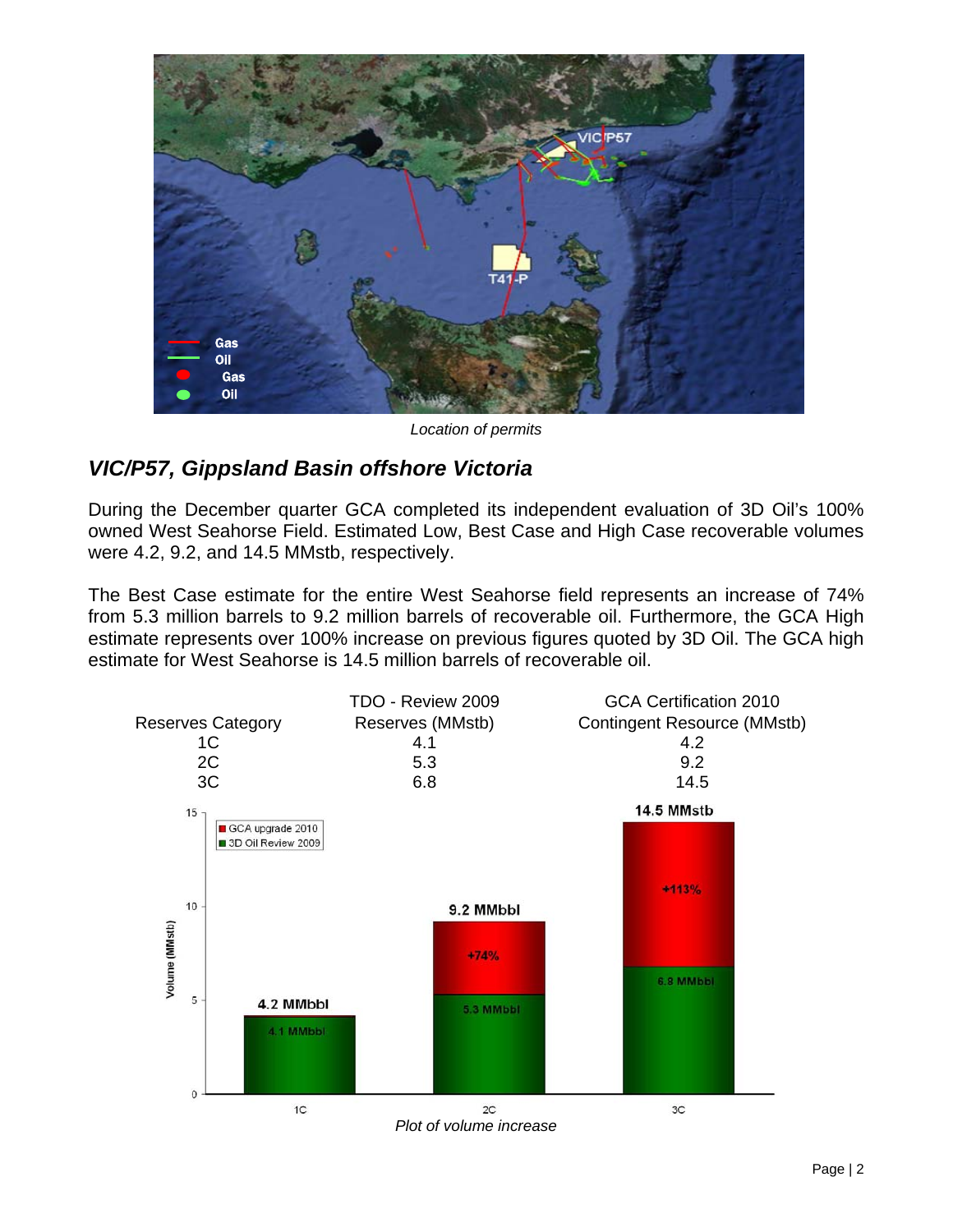While the volumes have not currently been given as reserves, GCA is of the opinion that the contingent resources can readily be ascribed as reserves as soon as the final commitment to developing the field is made. Furthermore, GCA consider that even the Low Case (1C) contingent resource is economically recoverable.

Gaffney Cline & Associates is a globally recognised organisation with a world class reputation in the area of reserves estimation and certification.

The previously announced state-of-the-art seismic reprocessing of recent 3D seismic data over VIC/P57 and selected adjacent areas has commenced, and will result in improved seismic data over an area in excess of 500 square kilometers. This will enable better mapping of prospects and leads in the permit at all levels, especially in the previously poorly-imaged deeper section. In particular, the company is quite excited by the deep potential in the Felix and Sea Lion prospects.

The company also continued the Front End Engineering and Design (FEED), in conjunction with WorleyParsons, for the West Seahorse oil development. Engineering studies are currently assessing the potential for an onshore third party tie in of the production from the field.



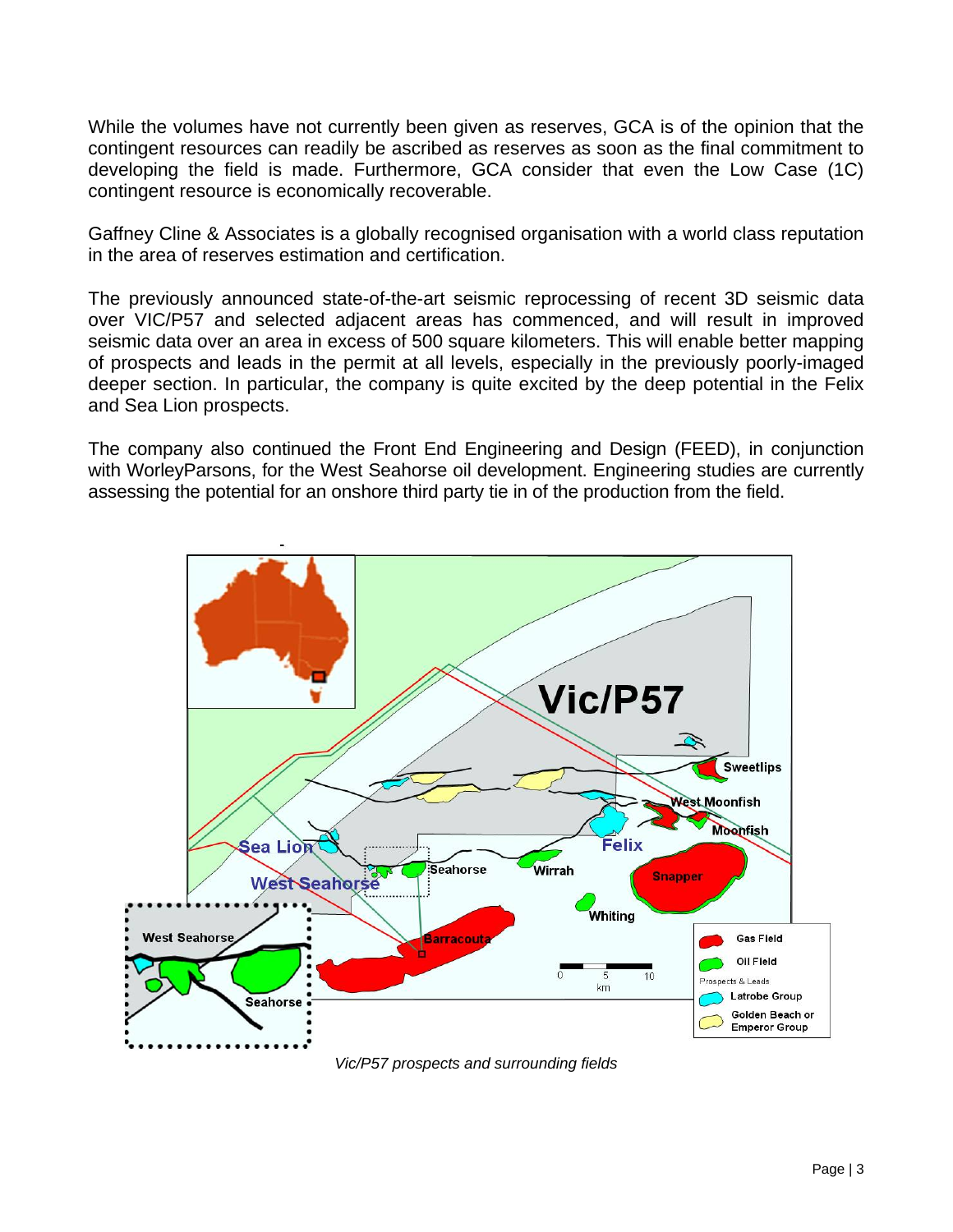# *T/41P, Bass Basin offshore Tasmania*

During the December quarter 3D Oil completed all of the preparations to conduct the 260 square kilometer Dalrymple 3D seismic survey in the south-west of T/41P. All regulatory approvals and contractual arrangements were finalized and the survey, which is being conducted by the PGS *Ramform Sterling*, is currently scheduled for acquisition in early February 2011. In order to process this new data soon after it is acquired, tenders were issued and proposals received in the quarter, and a contract for this work will be issued soon.



*PGS seismic vessel to acquire data in T41/P*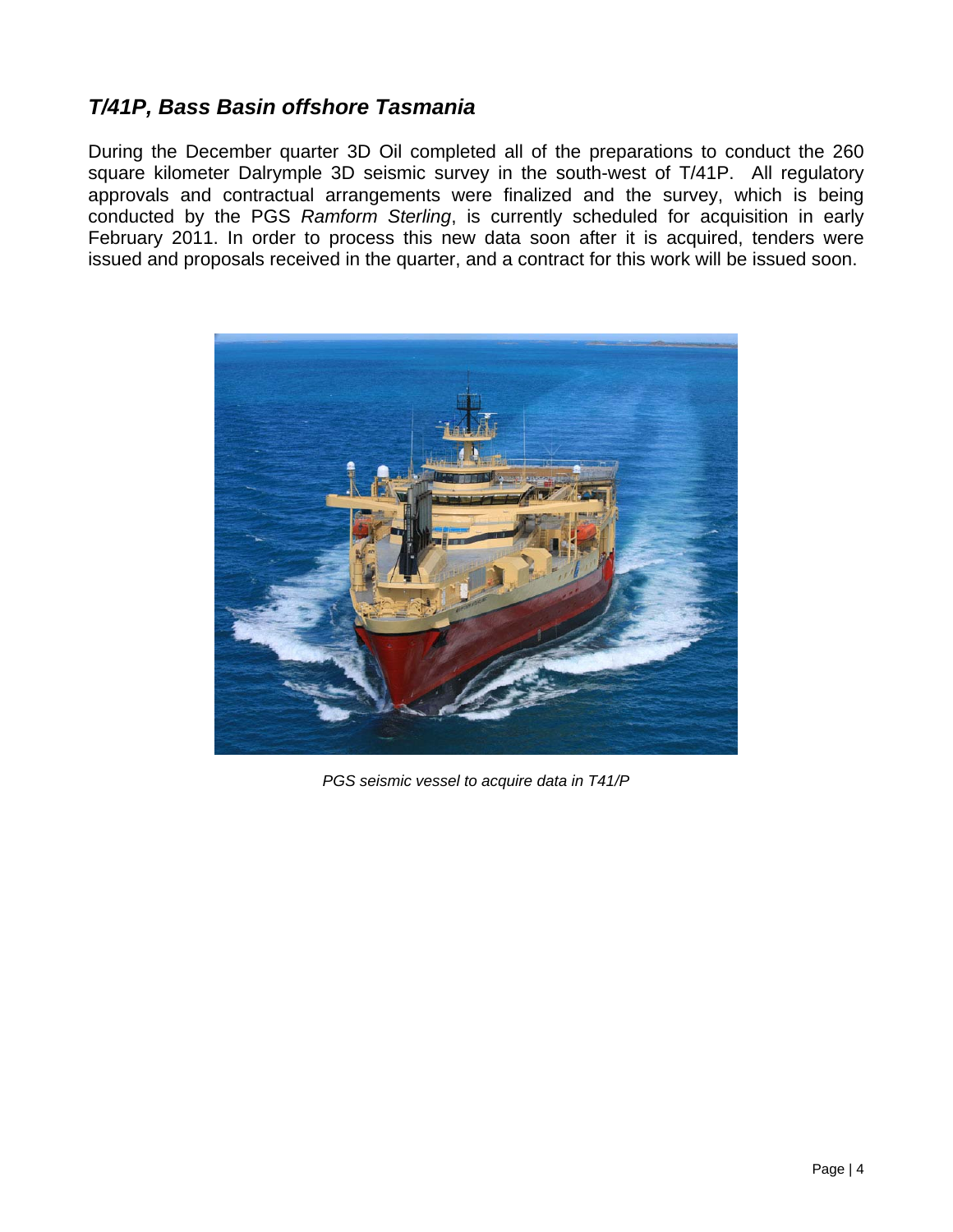# **Appendix 5B**

*Rule 5.3* 

# **Mining exploration entity quarterly report**

 $\mathbf{r}$ 

Introduced 1/7/96. Origin: Appendix 8. Amended 1/7/97, 1/7/98, 30/9/2001 , 01/06/10.

#### Name of entity

3D OIL LIMITED

40 105 597 279 31 December 2010

ABN Quarter ended ("current quarter")

#### **Consolidated statement of cash flows**

|      | Cash flows related to operating activities         | Current quarter<br>\$A | Year to date<br>$(6$ months)<br>\$Α |
|------|----------------------------------------------------|------------------------|-------------------------------------|
| 1.1  | Receipts from product sales and related debtors    | 3,243                  | 5,405                               |
| 1.2  | Payments for                                       |                        |                                     |
|      | exploration and evaluation (net of refunds)<br>(a) | (276, 710)             | (545, 961)                          |
|      | development<br>(b)                                 |                        |                                     |
|      | production<br>(c)                                  |                        |                                     |
| 1.3  | administration<br>(d)<br>Dividends received        | (283, 019)             | (515,003)                           |
| 1.4  | Interest and other items of a similar nature       |                        |                                     |
|      | received                                           | 126,746                | 290,680                             |
| 1.5  | Interest and other costs of finance paid           |                        |                                     |
| 1.6  | Income taxes paid                                  |                        |                                     |
| 1.7  | <b>GST</b> Refund                                  |                        |                                     |
| 1.8  | Refund of exploration deposit                      |                        |                                     |
|      | <b>Net Operating Cash Flows</b>                    | (429,740)              | (748, 194)                          |
|      |                                                    |                        |                                     |
|      | Cash flows related to investing activities         |                        |                                     |
| 1.8  | Payment for purchases of:                          |                        |                                     |
|      | prospects/farmins<br>(a                            |                        |                                     |
|      | equity investments<br>(b)                          |                        |                                     |
|      | other fixed assets<br>(c)                          |                        |                                     |
| 1.9  | Proceeds from sale of:                             |                        |                                     |
|      | (a) prospects                                      |                        |                                     |
|      | (b) equity investments<br>(c) other fixed assets   |                        |                                     |
| 1.10 | Loans to other entities                            |                        |                                     |
| 1.11 | Loans repaid by other entities                     |                        |                                     |
| 1.12 | Other (provide details if material)                |                        |                                     |
|      |                                                    |                        |                                     |
|      | Net investing cash flows                           |                        |                                     |
| 1.13 | Total operating and investing cash flows (carried  |                        |                                     |
|      | forward)                                           | (429,740)              | (748, 194)                          |

<sup>+</sup> See chapter 19 for defined terms.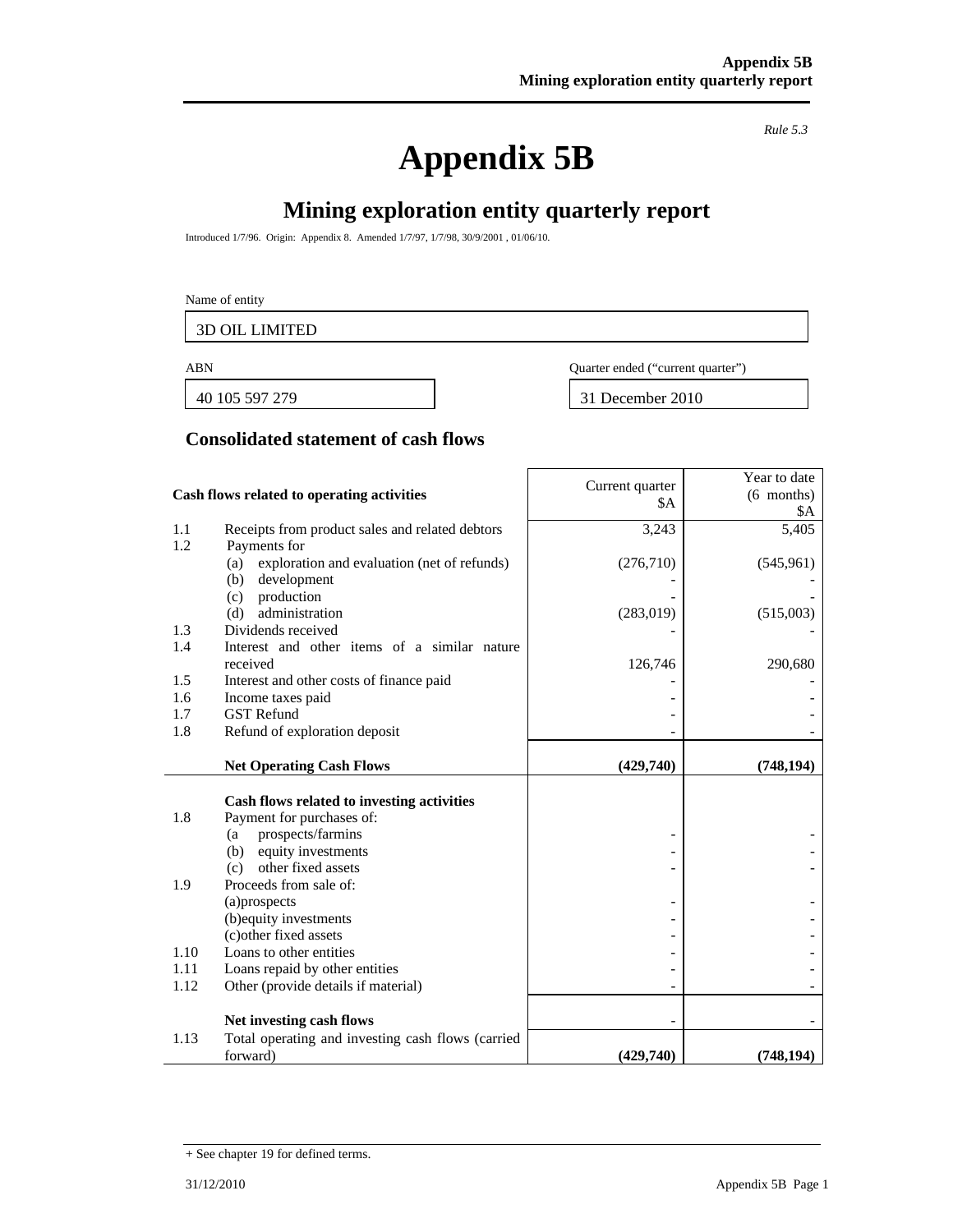| 1.13 | Total operating and investing cash flows<br>(brought forward) | (429,740) | (748, 194) |
|------|---------------------------------------------------------------|-----------|------------|
|      |                                                               |           |            |
|      | Cash flows related to financing activities                    |           |            |
| 1.14 | Proceeds from issues of shares                                | -         |            |
| 1.15 | Proceeds from sale of forfeited shares                        | -         |            |
| 1.16 | Proceeds from borrowings                                      | -         |            |
| 1.17 | Repayment of borrowings                                       | -         |            |
| 1.18 | Dividends paid                                                | -         |            |
| 1.19 | Other – Capital raising costs                                 |           |            |
|      | Net financing cash flows                                      |           |            |
|      | Net increase (decrease) in cash held                          | (429,740) | (748, 194) |
| 1.20 | Cash at beginning of quarter/year to date                     | 8,042,557 | 8,378,658  |
| 1.21 | Exchange rate adjustments to item 1.20                        | (6,350)   | (23,997)   |
| 1.22 | Cash at end of quarter                                        | 7,606,467 | 7,606,467  |

#### **Payments to directors of the entity and associates of the directors Payments to related entities of the entity and associates of the related entities**

|      |                                                                  | Current quarter<br>\$A |
|------|------------------------------------------------------------------|------------------------|
| 1.23 | Aggregate amount of payments to the parties included in item 1.2 | 97,661                 |
| 1.24 | Aggregate amount of loans to the parties included in item 1.10   |                        |

#### 1.25 Explanation necessary for an understanding of the transactions

Director's fees, salaries and fees paid to related entities during the December 2010 quarter.

#### **Non-cash financing and investing activities**

2.1 Details of financing and investing transactions which have had a material effect on consolidated assets and liabilities but did not involve cash flows

Nil

2.2 Details of outlays made by other entities to establish or increase their share in projects in which the reporting entity has an interest

Nil

<sup>+</sup> See chapter 19 for defined terms.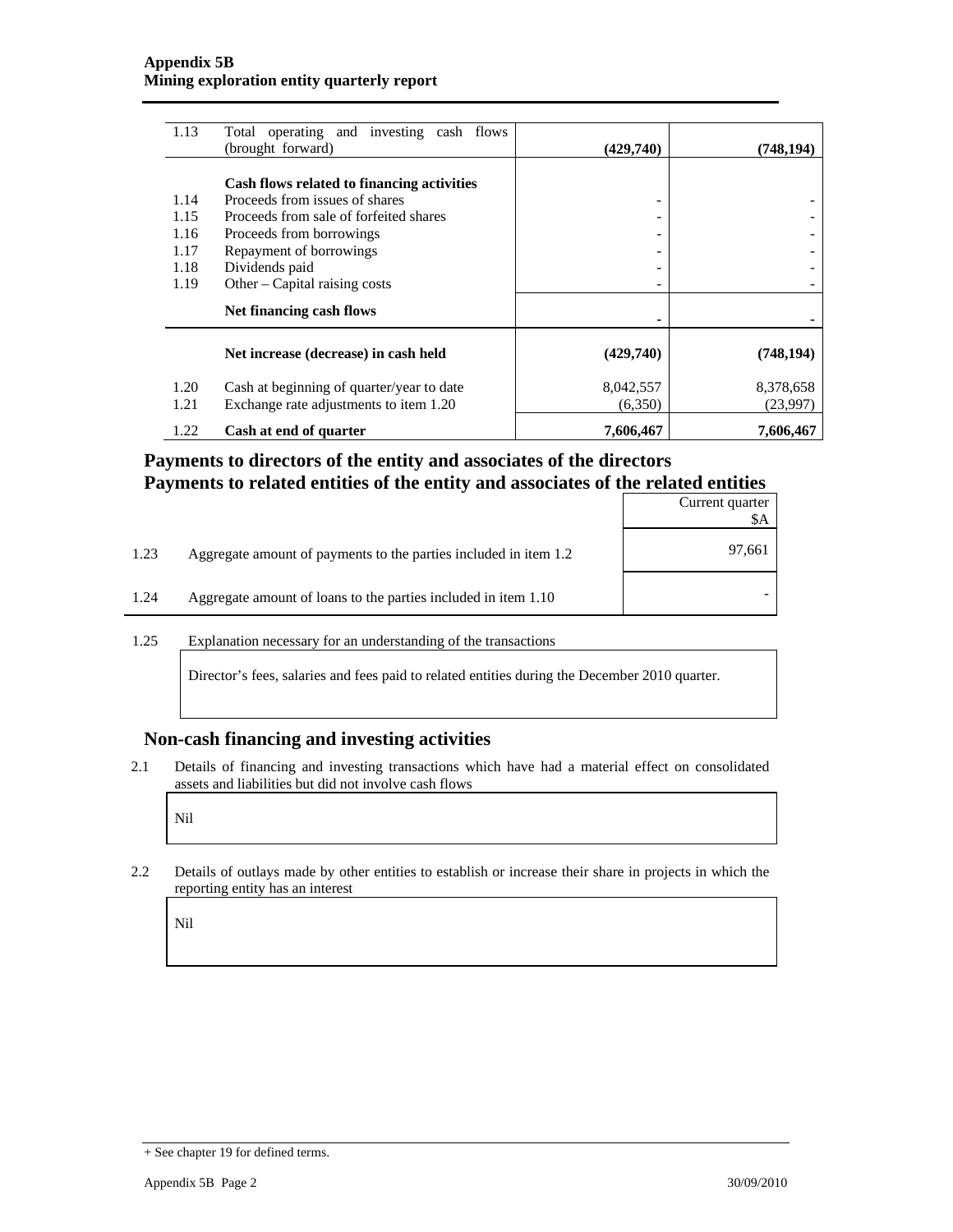#### **Financing facilities available**

*Add notes as necessary for an understanding of the position.* 

|     |                             | Amount available<br>\$A'000 | Amount used<br>\$A'000 |
|-----|-----------------------------|-----------------------------|------------------------|
| 3.1 | Loan facilities             |                             |                        |
| 3.2 | Credit standby arrangements | -                           |                        |

#### **Estimated cash outflows for next quarter**

|     |                            | \$A'000 |
|-----|----------------------------|---------|
| 4.1 | Exploration and evaluation | 2,700   |
| 4.2 | Development                |         |
| 4.3 | Production                 |         |
| 4.4 | Administration             | 250     |
|     | <b>Total</b>               | 2,950   |

# **Reconciliation of cash**

| Reconciliation of cash at the end of the quarter (as<br>shown in the consolidated statement of cash flows) to<br>the related items in the accounts is as follows. |                                                  | Current quarter<br>\$A'000 | Previous quarter<br>\$A'000 |
|-------------------------------------------------------------------------------------------------------------------------------------------------------------------|--------------------------------------------------|----------------------------|-----------------------------|
| 5.1                                                                                                                                                               | Cash on hand and at bank                         | 281,071                    | 303,419                     |
| 5.2                                                                                                                                                               | Deposits at call                                 | 7,278,569                  | 7,692,311                   |
| 5.3                                                                                                                                                               | Bank overdraft                                   |                            |                             |
| 5.4                                                                                                                                                               | Other – Bank Guarantee                           | 46,427                     | 46,827                      |
|                                                                                                                                                                   | <b>Total: Cash at end of quarter</b> (item 1.22) | 7,606,467                  | 8,042,557                   |

#### **Changes in interests in mining tenements**

|     |                                                                     | Tenement<br>reference | Nature of interest<br>(note (2)) | Interest at<br>beginning<br>of quarter | Interest at<br>end of<br>quarter |
|-----|---------------------------------------------------------------------|-----------------------|----------------------------------|----------------------------------------|----------------------------------|
| 6.1 | Interests in mining<br>tenements relinquished,<br>reduced or lapsed |                       |                                  |                                        |                                  |
| 6.2 | Interests in mining<br>tenements acquired or<br>increased           |                       |                                  |                                        |                                  |

<sup>+</sup> See chapter 19 for defined terms.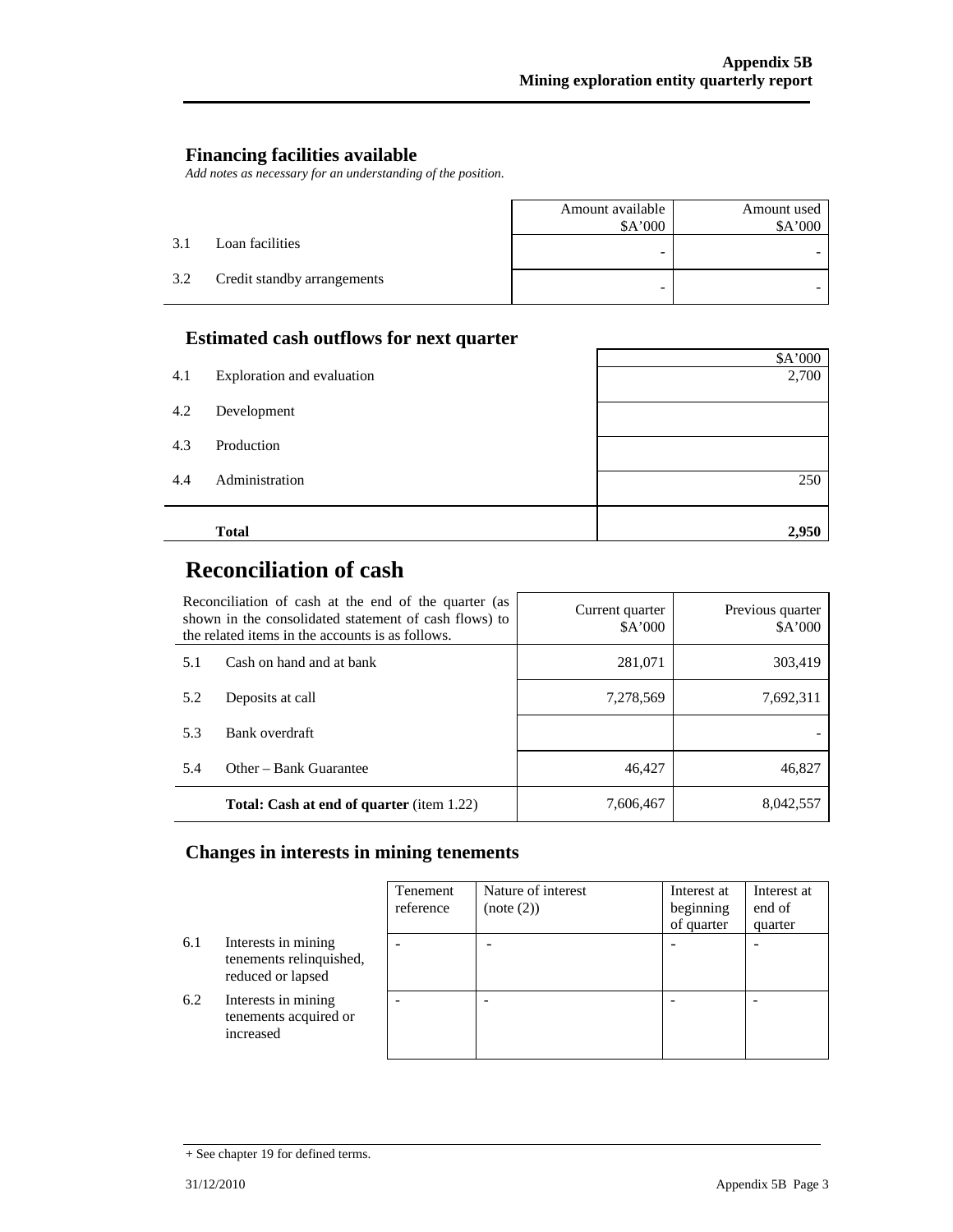#### **Issued and quoted securities at end of current quarter**

*Description includes rate of interest and any redemption or conversion rights together with prices and dates.* 

|            |                                                                                                                            | Total number                                            | Number quoted                                   | Issue price per<br>security (see note          | Amount paid up per<br>security (see note 3)                                             |
|------------|----------------------------------------------------------------------------------------------------------------------------|---------------------------------------------------------|-------------------------------------------------|------------------------------------------------|-----------------------------------------------------------------------------------------|
|            |                                                                                                                            |                                                         |                                                 | $3)$ (cents)                                   | (cents)                                                                                 |
| 7.1        | Preference<br><i><b>*securities</b></i><br>(description)                                                                   |                                                         | $\overline{a}$                                  |                                                |                                                                                         |
| 7.2        | Changes during<br>quarter<br>(a) Increases<br>through issues<br>(b) Decreases<br>through returns of<br>capital, buy-backs, |                                                         |                                                 |                                                |                                                                                         |
|            | redemptions                                                                                                                |                                                         |                                                 |                                                |                                                                                         |
| 7.3        | +Ordinary<br>securities                                                                                                    | 206,560,000                                             | 206,560,000                                     | $\overline{a}$                                 |                                                                                         |
| 7.4        | Changes during<br>quarter<br>(a) Increases                                                                                 |                                                         |                                                 |                                                |                                                                                         |
|            | through issues                                                                                                             |                                                         |                                                 |                                                |                                                                                         |
|            | (b) Decreases<br>through returns of                                                                                        |                                                         | $\overline{a}$                                  |                                                |                                                                                         |
|            | capital, buy-backs<br>(c) Released from<br>ASX restriction                                                                 |                                                         |                                                 |                                                |                                                                                         |
| 7.5        | +Convertible debt<br>securities<br>(description)                                                                           |                                                         | $\overline{a}$                                  |                                                |                                                                                         |
| 7.6        | Changes during<br>quarter<br>(a) Increases<br>through issues<br>(b) Decreases<br>through securities<br>matured, converted  |                                                         |                                                 |                                                |                                                                                         |
| 7.7        | <b>Options</b>                                                                                                             |                                                         |                                                 | Exercise price                                 | Expiry date                                                                             |
|            | (description and<br>conversion factor)                                                                                     | 6,100,000<br>6,330,000<br>400,000<br>189,000<br>615,000 | $\overline{a}$<br>۰<br>$\overline{\phantom{a}}$ | \$0.50<br>\$0.60<br>\$0.75<br>\$0.25<br>\$0.40 | 31 January 2011<br>31 January 2011<br>31 March 2013<br>30 June 2014<br>30 November 2014 |
| 7.8        | Issued during                                                                                                              |                                                         |                                                 |                                                |                                                                                         |
| 7.9        | quarter<br><b>Exercised</b> during<br>quarter                                                                              |                                                         | -<br>$\qquad \qquad \blacksquare$               | $\overline{\phantom{a}}$                       |                                                                                         |
| 7.10       | Expired/lapsed<br>during quarter                                                                                           |                                                         | $\overline{\phantom{0}}$                        |                                                |                                                                                         |
| 317.1<br>1 | <b>Debentures</b><br>(totals only)                                                                                         |                                                         | $\overline{a}$                                  |                                                |                                                                                         |
| 7.12       | <b>Unsecured notes</b><br>(totals only)                                                                                    |                                                         | $\overline{\phantom{0}}$                        |                                                |                                                                                         |

<sup>+</sup> See chapter 19 for defined terms.